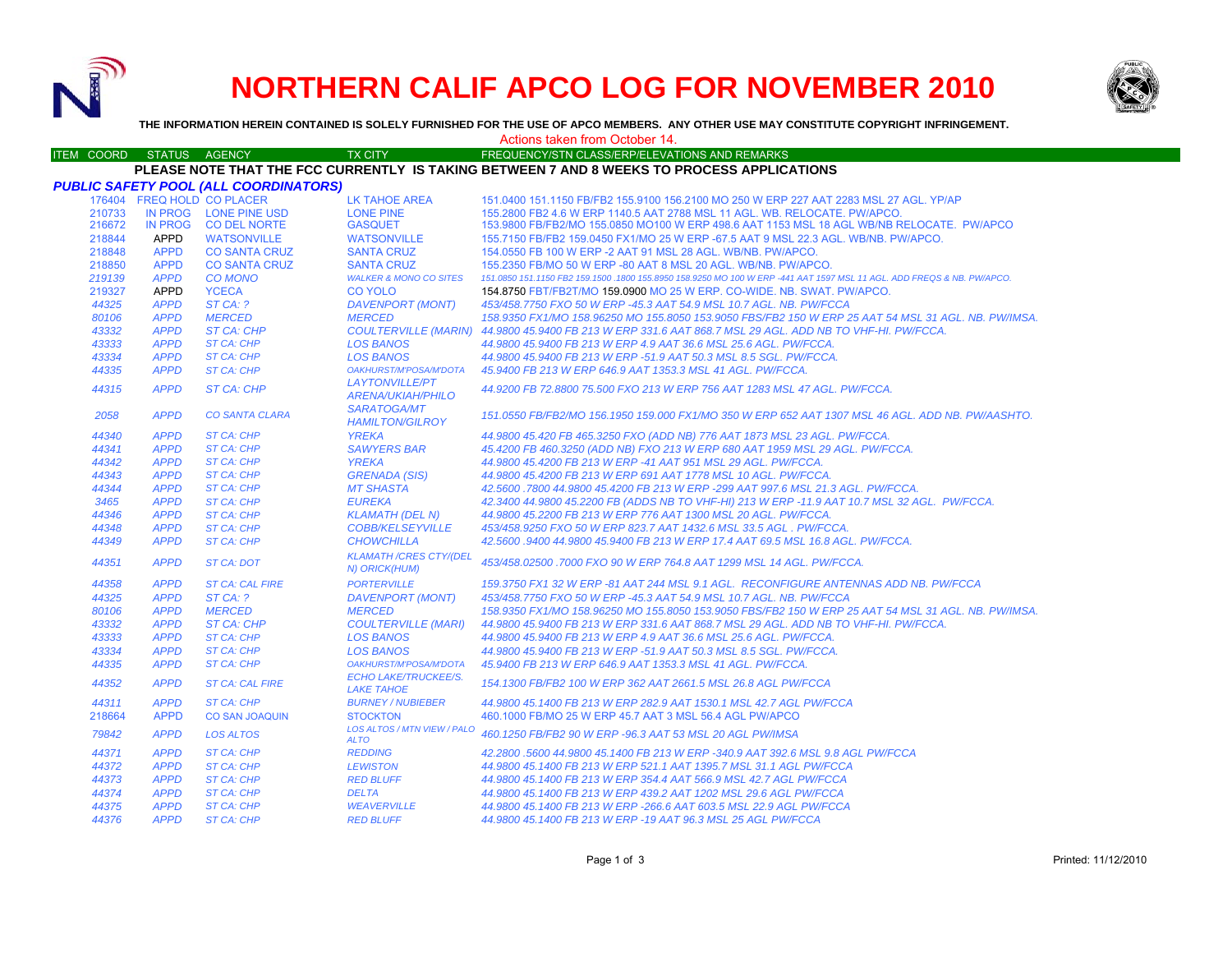| Actions taken from October 14. |               |                                                       |                                                    |                                                                                                                                      |
|--------------------------------|---------------|-------------------------------------------------------|----------------------------------------------------|--------------------------------------------------------------------------------------------------------------------------------------|
| <b>ITEM COORD</b>              | <b>STATUS</b> | <b>AGENCY</b>                                         | <b>TX CITY</b>                                     | FREQUENCY/STN CLASS/ERP/ELEVATIONS AND REMARKS                                                                                       |
| 44377                          | <b>APPD</b>   | <b>ST CA: CHP</b>                                     | <b>REDDING</b>                                     | 44.9800 45.1400 FB 213 W ERP -65.2 AAT 199 MSL 24.4 AGL PW/FCCA                                                                      |
| 44380                          | <b>APPD</b>   | <b>ST CA: CHP</b>                                     | <b>RIO DELL / WEOTT</b>                            | 453.0500 458.0500 FXO 6 W ERP 604.7 AAT 1030.5 MSL 18.3 AGL PW/FCCA                                                                  |
| 44381                          | <b>APPD</b>   | <b>ST CA: CHP</b>                                     | <b>REDWAY</b>                                      | 44,9800 45,200 FB 213 W ERP 255 AAT 128 MSL 23 AGL PW/FCCA                                                                           |
| 44382                          | <b>APPD</b>   | <b>ST CA: CHP</b>                                     | <b>GASQUEST</b>                                    | 44,9800 45,220 FB 213 W ERP -291 AAT 520 MSL 17 AGL PW/FCCA                                                                          |
| 44383                          | <b>APPD</b>   | <b>ST CA: CHP</b>                                     | <b>TRINIDAD</b>                                    | 42.5600 42.6800 44.9800 45.220 FB 213 W ERP -110 AAT 7.6 MSL 10 AGL PW/FCCA                                                          |
| 44384                          | <b>APPD</b>   | <b>ST CA: CHP</b>                                     | <b>RIO DELL</b>                                    | 44,9800 45,220 FB 213 W ERP -612 AAT 972 MSL 29 AGL PW/FCCA                                                                          |
| 44385                          | <b>APPD</b>   | ST CA: CHP                                            | <b>GARBERVILLE</b>                                 | 44,9800 45,2200 FB 213 W ERP 768 AAT 1186 MSL 18 AGL PW/FCCA                                                                         |
| 44386                          | <b>APPD</b>   | ST CA: CHP                                            | <b>BRADLEY/SAN BENITO/</b><br><b>MONTEREY</b>      | 453.7250 458.5625 458.7250 458.4250 FXO 50 W ERP 526.5 AAT 853.1 MSL 42.7 AGL PW/FCCA                                                |
| 44317                          | <b>APPD</b>   | ST CA: CHP                                            | <b>STOCKTON</b>                                    | 458.8750 FX1 315 W ERP 14.8 AAT 9.8 MSL 24 AGL PW/FCCA                                                                               |
| 44390                          | <b>APPD</b>   | ST CA: CHP                                            | <b>WILLOW CREEK</b>                                | 44.9800 45.2200 FB 213 W ERP 843 AAT 1509 MSL 48.8 AGL PW/FCCA                                                                       |
| 81633                          | <b>APPD</b>   | <b>SAN MATEO PRE-HOS</b><br><b>EMERGEMCY SERVICES</b> | <b>BURLINGAME/SAN MATEO</b>                        | 151.4750 153.7850 .9500 155.3250 FB/FB2 57 AAT 75 MSL 16 AGL 80 W ERP PW/IMSA                                                        |
| 220472                         | <b>APPD</b>   | <b>CO MONTEREY</b>                                    | <b>SAN ARDO</b>                                    | 154.0250 155.7750 FB/FB2/MO 24 W ERP 509.9 AAT 823.6 MSL 48.8 AGL PW/APCO                                                            |
| 81146                          | <b>APPD</b>   | <b>SAN MATEO PRE-HOS</b><br><b>EMERGEMCY SERVICES</b> | <b>SAN CARLOS/WOODSIDE/</b><br><b>REDWOOD CITY</b> | 151.4750 153.8900 154.0550 .3700 155.3250 .4000 .7450 159.0750 FB/FB2/FX1/MO 70.1 AAT 164.6 MSL 19.2 AGL 150 W<br><b>ERP PW/IMSA</b> |
| 220499                         | <b>APPD</b>   | <b>CO DEL NORTE</b>                                   | <b>CRESCENT CITY</b>                               | 153.2400 FB/FB2 490 AAT 1151 MSL 17 AGL 35 W ERP ADD NB APCO/PW                                                                      |
| 220501                         | <b>APPD</b>   | <b>CO DEL NORTE</b>                                   | <b>CRESCENT CITY</b>                               | 154,0850 FB/MO -47.7 AAT 12 MSL 13.7 AGL 40 W ERP ADD NB APCO/PW                                                                     |
| 220502                         | <b>APPD</b>   | <b>CO DEL NORTE</b>                                   | <b>CRESCENT CITY</b>                               | 156,0600 .2400 159,0150 MO 110 W ERP ADD NB APCO/PW                                                                                  |
| 002364                         | <b>APPD</b>   | <b>CO STOREY, NV</b>                                  | <b>VIRGINIA CITY</b>                               | 159,0750 FB2/MO 156,1650 FX1/MO -113 AAT 1905 MSL 11 AGL 200 W ERP ADD NB PW/AASHTO                                                  |
| 44427                          | <b>APPD</b>   | <b>ST CA: CHP</b>                                     | <b>PAICINES</b>                                    | 42.3400 .5400 44.9200 45.2200 FB 537.7 AAT 1184 MSL 42.7 AGL 213 W ERP PW/FCCA                                                       |
| 44428                          | <b>APPD</b>   | ST CA: CHP                                            | <b>BEN LOMOND</b>                                  | 42.4600 44.6600 44.9200 45.2200 FB 503.2 AAT 802 MSL 46.3 AGL 213 W ERP PW/FCCA                                                      |
| 44429                          | <b>APPD</b>   | <b>ST CA: CHP</b>                                     | <b>BRADLEY</b>                                     | 44.6600 .9200 FB 535.5 AAT 853 MSL 42.7 AGL 213 W ERP PW/FCCA                                                                        |
| 002379                         | <b>APPD</b>   | <b>CO STANISLAUS</b>                                  | <b>MODESTO</b>                                     | 155,8800 FB/MO 10.7 AAT 24 MSL -9 AGL 5 W ERP ADD NB PW/AASHTO                                                                       |
| 81871                          | <b>APPD</b>   | SAN MATEO PRE-HOS<br><b>EMERGEMCY SERVICES</b>        | <b>PACIFICA</b>                                    | 155.3250 FB 151.4750 FB2 49 W ERP 493.6 AAT 578.5 MSL 27.4 AGL, WB/NB, PW/IMSA,                                                      |
| 81872                          | <b>APPD</b>   | SAN MATEO PRE-HOS<br><b>EMERGEMCY SERVICES</b>        | LA HONDA                                           | 155,3250 FB 31 W ERP 436.2 AAT 772 MSL 11 AGL, WB/NB, PW/IMSA,                                                                       |
| 44414                          | APPD          | <b>HURON</b>                                          | <b>HURON</b>                                       | 156.1650 FB2/MO 154.8600 159.0900 153.7400 75 W ERP 4.6 AAT 112 MSL 8 AGL. ADDS FB2. WB/NB. PW/FCCA.                                 |
| 214246                         | APPD          | <b>HAYWARD</b>                                        | <b>HAYWARD</b>                                     | 453.1500 FB/FB2/MO 100 W ERP 224.7 AAT 369? MSL 15 AGL, NB, PW/APCO,                                                                 |
| 220838                         | APPD          | <b>FRESNO CO SHERIFF'S</b><br><b>OFFICE</b>           | CO FRESNO                                          | 460.3500/465.3500 MO 30 W ERP NB/VOICE/DIGITAL BOMB ROBOT PW/APCO.                                                                   |
| 81173                          | <b>APPD</b>   | NORTHSHORE FPD                                        | KELSEYVILLE                                        | 155.7075 FB/FB2/MO 159.1050 FX1/MO 14.67 W ERP 642.1 AAT 1155 MSL 45.1 AGL. NB. NOT TO DUPE MARIN TONES. PW/IMSA.                    |
| 44454                          | <b>APPD</b>   | ST CA: CHP                                            | <b>MADERA</b>                                      | 44.9800 45.9400 FB 213 W ERP 19.6 AAT 78.3 MSL 21.9 AGL, PW/FCCA.                                                                    |
| 44414                          | APPD          | <b>HURON</b>                                          | <b>HURON</b>                                       | 156.1650 FB2/MO 154.8600 159.0900 <b>150.8050</b> 75 W ERP 4.6 AAT 112 MSL 8 AGL. ADDS FB2. WB/NB. PW/FCCA.                          |
|                                |               |                                                       |                                                    |                                                                                                                                      |

### *470-512 MHz POOL*

| 218892 |             | IN PROG CUPERTINO         | CUPERTINO        | 482.56250 FB/FB2/FX1/MO 150 W ERP -85.5 AAT 86.2 MSL 42.4 AGL, NB, YW/APCO.                                         |
|--------|-------------|---------------------------|------------------|---------------------------------------------------------------------------------------------------------------------|
| 218893 |             | IN PROG CUPERTINO         | <b>CUPERTINO</b> | 000.0000 FB/FB2/FX1/MO 150 W ERP -51.5 AAT 86.2 MLS 42.4 AGL, YW/APCO, NB.                                          |
|        |             | 218940 IN PROG AC TRANSIT | PALO ALTO        | 488.36250 .76250 490.46250 .56250 .61250 .66250 FB8/MO 500 W ERP 600.2 AAT 856 MSL 30 AGL. WB/NB, ADD SITE, YW/APCO |
| 220346 | <b>APPD</b> | CO SANTA CLARA            | <b>PALO ALTO</b> | 482.3375 485.3375 FB/FB2/MO -71 AAT 9.1 MSL 39.6 AGL PW/APCO                                                        |

## *700 Mhz PUBLIC SAFETY (SG, SY)*

*Applications may be submitted at any time to the review committee.*

# *800 MHz PUBLIC SAFETY (GE, GP, YP, GF, YF) & Comml Users*

| 2/5/10<br>10728<br>44347 | CONCUR PG&E<br>APPD | app pend co stanislaus<br>ST CA: DOT | co stanislaus<br>AVILA BCH (SLO)<br>LAKE CO (4 SITES) | 4 pair NPSPAC, low level.<br>855.5625 856.8625 FB2/MO/FX1T 30 W ERP 19.2 AAT 25.9 MSL 85.6 AGL, GB/AAA,<br>859.98750 FB/FB2/FX1 175 W ERP 826.8 AAT 1432.6 MSL 36.6 AGL, GP/FCCA, |
|--------------------------|---------------------|--------------------------------------|-------------------------------------------------------|-----------------------------------------------------------------------------------------------------------------------------------------------------------------------------------|
| 44354                    | APPD                | ST CA: DOT                           | KLAMATH /CRES CTY/(DEL<br>N) ORICK(HUM)               | 859.73750 FB/FB2 338 W ERP -10.1 AAT 12.2 MSL 6.7 AGL. GP/FCCA                                                                                                                    |
| 44355                    | <b>APPD</b>         | ST CA: DOT                           | <b>CRESCENT CTY</b>                                   | 857.98750 FB/FB2 338 W ERP -10.1 AAT 12.2 MSL 6.7 AGL. PW/FCCA.                                                                                                                   |